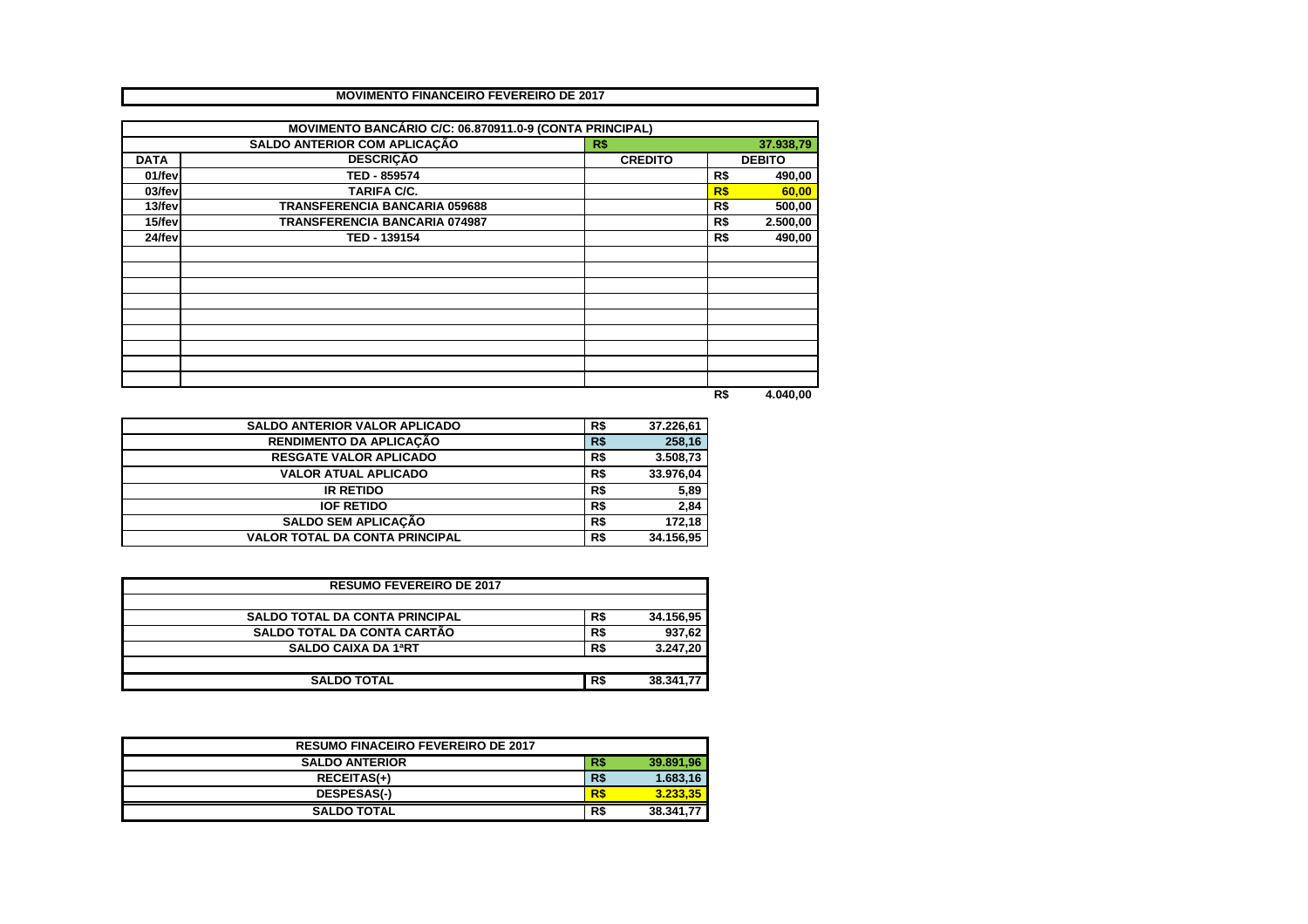| <b>SALDO ANTERIOR</b><br>R\$<br>1.942,14<br><b>DESCRIÇÃO</b><br><b>CREDITO</b><br><b>DATA</b><br><b>DEBITO</b><br>01/fev<br>TED - 862281<br>R\$<br>800,00<br>03/fev<br><b>TARIFA C/C</b><br>R\$<br>60,00<br>06/fev<br><b>DEPOSITO DIN</b><br>R\$<br>25,00<br><b>DEPOSITO DIN</b><br>R\$<br>25,00<br><b>DEPOSITO DIN</b><br>R\$<br>25,00<br>R\$<br><b>DEPOSITO DIN</b><br>25,00<br><b>DEPOSITO DIN</b><br>R\$<br>25,00<br><b>DOC ELETRONICO</b><br>R\$<br>25,00<br><b>ESTRA.DOC</b><br>R\$<br>25,00<br><b>DEPOSITO DIN</b><br>R\$<br>25,00<br>09/fev<br>R\$<br><b>DEPOSITO DIN</b><br>25,00<br><b>DEPOSITO DIN</b><br>R\$<br>25.00<br><b>DEPOSITO DIN</b><br>R\$<br>25,00<br>10/fev<br>PAGAMENTO TITULO - 034187<br>255,00<br>R\$<br>R\$<br><b>PAGAMENTO GVT</b><br>16,52<br><b>DEPOSITO DIN</b><br>13/fev<br>R\$<br>25,00<br>$\overline{R\$}$<br><b>DEPOSITO DIN</b><br>25,00<br><b>DEPOSITO DIN</b><br>R\$<br>25,00<br>R\$<br><b>DEPOSITO DIN</b><br>25,00<br><b>DEPOSITO DIN</b><br>R\$<br>25,00<br>$\overline{RS}$<br><b>DEPOSITO DIN</b><br>25,00<br><b>DEPOSITO DIN</b><br>R\$<br>25,00<br>$\overline{R$}$<br><b>DEPOSITO DIN</b><br>25,00<br>R\$<br><b>DEPOSITO DIN</b><br>25,00<br><b>DEPOSITO DIN</b><br>R\$<br>25,00<br>R\$<br><b>DEPOSITO DIN</b><br>25,00<br>R\$<br>14/fev<br><b>DEPOSITO DIN</b><br>25.00<br><b>DEPOSITO DIN</b><br>R\$<br>50,00<br>R\$<br><b>DOC ELETRONICO</b><br>50.00<br>15/fev<br><b>DEPOSITO DIN</b><br>R\$<br>25,00<br>PAGAMENTO TITULO - 069938<br>R\$<br>225,00<br>16/fev<br><b>DEPOSITO DIN</b><br>R\$<br>25,00<br><b>DEPOSITO DIN</b><br>R\$<br>25,00<br><b>DEPOSITO DIN</b><br>R\$<br>25,00<br>R\$<br><b>CREDITO TRANSFERENCIA</b><br>25,00<br><b>DEPOSITO DIN</b><br>R\$<br>20/fev<br>150,00<br>TED - 102771<br>200,00<br>R\$<br>21/fev<br><b>DEPOSITO DIN</b><br>R\$<br>25,00<br><b>DEPOSITO DIN</b><br>R\$<br>25,00<br><b>DEPOSITO DIN</b><br>R\$<br>25,00<br>R\$<br><b>DEPOSITO DIN</b><br>25,00<br><b>DEPOSITO DIN</b><br>R\$<br>25,00 | MOVIMENTO BANCÁRIO C/C: 06.338068.0-2 (CONTA CARTÕES) |     |       |  |
|-------------------------------------------------------------------------------------------------------------------------------------------------------------------------------------------------------------------------------------------------------------------------------------------------------------------------------------------------------------------------------------------------------------------------------------------------------------------------------------------------------------------------------------------------------------------------------------------------------------------------------------------------------------------------------------------------------------------------------------------------------------------------------------------------------------------------------------------------------------------------------------------------------------------------------------------------------------------------------------------------------------------------------------------------------------------------------------------------------------------------------------------------------------------------------------------------------------------------------------------------------------------------------------------------------------------------------------------------------------------------------------------------------------------------------------------------------------------------------------------------------------------------------------------------------------------------------------------------------------------------------------------------------------------------------------------------------------------------------------------------------------------------------------------------------------------------------------------------------------------------------------------------------------------------------------------------------------------------------------|-------------------------------------------------------|-----|-------|--|
|                                                                                                                                                                                                                                                                                                                                                                                                                                                                                                                                                                                                                                                                                                                                                                                                                                                                                                                                                                                                                                                                                                                                                                                                                                                                                                                                                                                                                                                                                                                                                                                                                                                                                                                                                                                                                                                                                                                                                                                     |                                                       |     |       |  |
|                                                                                                                                                                                                                                                                                                                                                                                                                                                                                                                                                                                                                                                                                                                                                                                                                                                                                                                                                                                                                                                                                                                                                                                                                                                                                                                                                                                                                                                                                                                                                                                                                                                                                                                                                                                                                                                                                                                                                                                     |                                                       |     |       |  |
|                                                                                                                                                                                                                                                                                                                                                                                                                                                                                                                                                                                                                                                                                                                                                                                                                                                                                                                                                                                                                                                                                                                                                                                                                                                                                                                                                                                                                                                                                                                                                                                                                                                                                                                                                                                                                                                                                                                                                                                     |                                                       |     |       |  |
|                                                                                                                                                                                                                                                                                                                                                                                                                                                                                                                                                                                                                                                                                                                                                                                                                                                                                                                                                                                                                                                                                                                                                                                                                                                                                                                                                                                                                                                                                                                                                                                                                                                                                                                                                                                                                                                                                                                                                                                     |                                                       |     |       |  |
|                                                                                                                                                                                                                                                                                                                                                                                                                                                                                                                                                                                                                                                                                                                                                                                                                                                                                                                                                                                                                                                                                                                                                                                                                                                                                                                                                                                                                                                                                                                                                                                                                                                                                                                                                                                                                                                                                                                                                                                     |                                                       |     |       |  |
|                                                                                                                                                                                                                                                                                                                                                                                                                                                                                                                                                                                                                                                                                                                                                                                                                                                                                                                                                                                                                                                                                                                                                                                                                                                                                                                                                                                                                                                                                                                                                                                                                                                                                                                                                                                                                                                                                                                                                                                     |                                                       |     |       |  |
|                                                                                                                                                                                                                                                                                                                                                                                                                                                                                                                                                                                                                                                                                                                                                                                                                                                                                                                                                                                                                                                                                                                                                                                                                                                                                                                                                                                                                                                                                                                                                                                                                                                                                                                                                                                                                                                                                                                                                                                     |                                                       |     |       |  |
|                                                                                                                                                                                                                                                                                                                                                                                                                                                                                                                                                                                                                                                                                                                                                                                                                                                                                                                                                                                                                                                                                                                                                                                                                                                                                                                                                                                                                                                                                                                                                                                                                                                                                                                                                                                                                                                                                                                                                                                     |                                                       |     |       |  |
|                                                                                                                                                                                                                                                                                                                                                                                                                                                                                                                                                                                                                                                                                                                                                                                                                                                                                                                                                                                                                                                                                                                                                                                                                                                                                                                                                                                                                                                                                                                                                                                                                                                                                                                                                                                                                                                                                                                                                                                     |                                                       |     |       |  |
|                                                                                                                                                                                                                                                                                                                                                                                                                                                                                                                                                                                                                                                                                                                                                                                                                                                                                                                                                                                                                                                                                                                                                                                                                                                                                                                                                                                                                                                                                                                                                                                                                                                                                                                                                                                                                                                                                                                                                                                     |                                                       |     |       |  |
|                                                                                                                                                                                                                                                                                                                                                                                                                                                                                                                                                                                                                                                                                                                                                                                                                                                                                                                                                                                                                                                                                                                                                                                                                                                                                                                                                                                                                                                                                                                                                                                                                                                                                                                                                                                                                                                                                                                                                                                     |                                                       |     |       |  |
|                                                                                                                                                                                                                                                                                                                                                                                                                                                                                                                                                                                                                                                                                                                                                                                                                                                                                                                                                                                                                                                                                                                                                                                                                                                                                                                                                                                                                                                                                                                                                                                                                                                                                                                                                                                                                                                                                                                                                                                     |                                                       |     |       |  |
|                                                                                                                                                                                                                                                                                                                                                                                                                                                                                                                                                                                                                                                                                                                                                                                                                                                                                                                                                                                                                                                                                                                                                                                                                                                                                                                                                                                                                                                                                                                                                                                                                                                                                                                                                                                                                                                                                                                                                                                     |                                                       |     |       |  |
|                                                                                                                                                                                                                                                                                                                                                                                                                                                                                                                                                                                                                                                                                                                                                                                                                                                                                                                                                                                                                                                                                                                                                                                                                                                                                                                                                                                                                                                                                                                                                                                                                                                                                                                                                                                                                                                                                                                                                                                     |                                                       |     |       |  |
|                                                                                                                                                                                                                                                                                                                                                                                                                                                                                                                                                                                                                                                                                                                                                                                                                                                                                                                                                                                                                                                                                                                                                                                                                                                                                                                                                                                                                                                                                                                                                                                                                                                                                                                                                                                                                                                                                                                                                                                     |                                                       |     |       |  |
|                                                                                                                                                                                                                                                                                                                                                                                                                                                                                                                                                                                                                                                                                                                                                                                                                                                                                                                                                                                                                                                                                                                                                                                                                                                                                                                                                                                                                                                                                                                                                                                                                                                                                                                                                                                                                                                                                                                                                                                     |                                                       |     |       |  |
|                                                                                                                                                                                                                                                                                                                                                                                                                                                                                                                                                                                                                                                                                                                                                                                                                                                                                                                                                                                                                                                                                                                                                                                                                                                                                                                                                                                                                                                                                                                                                                                                                                                                                                                                                                                                                                                                                                                                                                                     |                                                       |     |       |  |
|                                                                                                                                                                                                                                                                                                                                                                                                                                                                                                                                                                                                                                                                                                                                                                                                                                                                                                                                                                                                                                                                                                                                                                                                                                                                                                                                                                                                                                                                                                                                                                                                                                                                                                                                                                                                                                                                                                                                                                                     |                                                       |     |       |  |
|                                                                                                                                                                                                                                                                                                                                                                                                                                                                                                                                                                                                                                                                                                                                                                                                                                                                                                                                                                                                                                                                                                                                                                                                                                                                                                                                                                                                                                                                                                                                                                                                                                                                                                                                                                                                                                                                                                                                                                                     |                                                       |     |       |  |
|                                                                                                                                                                                                                                                                                                                                                                                                                                                                                                                                                                                                                                                                                                                                                                                                                                                                                                                                                                                                                                                                                                                                                                                                                                                                                                                                                                                                                                                                                                                                                                                                                                                                                                                                                                                                                                                                                                                                                                                     |                                                       |     |       |  |
|                                                                                                                                                                                                                                                                                                                                                                                                                                                                                                                                                                                                                                                                                                                                                                                                                                                                                                                                                                                                                                                                                                                                                                                                                                                                                                                                                                                                                                                                                                                                                                                                                                                                                                                                                                                                                                                                                                                                                                                     |                                                       |     |       |  |
|                                                                                                                                                                                                                                                                                                                                                                                                                                                                                                                                                                                                                                                                                                                                                                                                                                                                                                                                                                                                                                                                                                                                                                                                                                                                                                                                                                                                                                                                                                                                                                                                                                                                                                                                                                                                                                                                                                                                                                                     |                                                       |     |       |  |
|                                                                                                                                                                                                                                                                                                                                                                                                                                                                                                                                                                                                                                                                                                                                                                                                                                                                                                                                                                                                                                                                                                                                                                                                                                                                                                                                                                                                                                                                                                                                                                                                                                                                                                                                                                                                                                                                                                                                                                                     |                                                       |     |       |  |
|                                                                                                                                                                                                                                                                                                                                                                                                                                                                                                                                                                                                                                                                                                                                                                                                                                                                                                                                                                                                                                                                                                                                                                                                                                                                                                                                                                                                                                                                                                                                                                                                                                                                                                                                                                                                                                                                                                                                                                                     |                                                       |     |       |  |
|                                                                                                                                                                                                                                                                                                                                                                                                                                                                                                                                                                                                                                                                                                                                                                                                                                                                                                                                                                                                                                                                                                                                                                                                                                                                                                                                                                                                                                                                                                                                                                                                                                                                                                                                                                                                                                                                                                                                                                                     |                                                       |     |       |  |
|                                                                                                                                                                                                                                                                                                                                                                                                                                                                                                                                                                                                                                                                                                                                                                                                                                                                                                                                                                                                                                                                                                                                                                                                                                                                                                                                                                                                                                                                                                                                                                                                                                                                                                                                                                                                                                                                                                                                                                                     |                                                       |     |       |  |
|                                                                                                                                                                                                                                                                                                                                                                                                                                                                                                                                                                                                                                                                                                                                                                                                                                                                                                                                                                                                                                                                                                                                                                                                                                                                                                                                                                                                                                                                                                                                                                                                                                                                                                                                                                                                                                                                                                                                                                                     |                                                       |     |       |  |
|                                                                                                                                                                                                                                                                                                                                                                                                                                                                                                                                                                                                                                                                                                                                                                                                                                                                                                                                                                                                                                                                                                                                                                                                                                                                                                                                                                                                                                                                                                                                                                                                                                                                                                                                                                                                                                                                                                                                                                                     |                                                       |     |       |  |
|                                                                                                                                                                                                                                                                                                                                                                                                                                                                                                                                                                                                                                                                                                                                                                                                                                                                                                                                                                                                                                                                                                                                                                                                                                                                                                                                                                                                                                                                                                                                                                                                                                                                                                                                                                                                                                                                                                                                                                                     |                                                       |     |       |  |
|                                                                                                                                                                                                                                                                                                                                                                                                                                                                                                                                                                                                                                                                                                                                                                                                                                                                                                                                                                                                                                                                                                                                                                                                                                                                                                                                                                                                                                                                                                                                                                                                                                                                                                                                                                                                                                                                                                                                                                                     |                                                       |     |       |  |
|                                                                                                                                                                                                                                                                                                                                                                                                                                                                                                                                                                                                                                                                                                                                                                                                                                                                                                                                                                                                                                                                                                                                                                                                                                                                                                                                                                                                                                                                                                                                                                                                                                                                                                                                                                                                                                                                                                                                                                                     |                                                       |     |       |  |
|                                                                                                                                                                                                                                                                                                                                                                                                                                                                                                                                                                                                                                                                                                                                                                                                                                                                                                                                                                                                                                                                                                                                                                                                                                                                                                                                                                                                                                                                                                                                                                                                                                                                                                                                                                                                                                                                                                                                                                                     |                                                       |     |       |  |
|                                                                                                                                                                                                                                                                                                                                                                                                                                                                                                                                                                                                                                                                                                                                                                                                                                                                                                                                                                                                                                                                                                                                                                                                                                                                                                                                                                                                                                                                                                                                                                                                                                                                                                                                                                                                                                                                                                                                                                                     |                                                       |     |       |  |
|                                                                                                                                                                                                                                                                                                                                                                                                                                                                                                                                                                                                                                                                                                                                                                                                                                                                                                                                                                                                                                                                                                                                                                                                                                                                                                                                                                                                                                                                                                                                                                                                                                                                                                                                                                                                                                                                                                                                                                                     |                                                       |     |       |  |
|                                                                                                                                                                                                                                                                                                                                                                                                                                                                                                                                                                                                                                                                                                                                                                                                                                                                                                                                                                                                                                                                                                                                                                                                                                                                                                                                                                                                                                                                                                                                                                                                                                                                                                                                                                                                                                                                                                                                                                                     |                                                       |     |       |  |
|                                                                                                                                                                                                                                                                                                                                                                                                                                                                                                                                                                                                                                                                                                                                                                                                                                                                                                                                                                                                                                                                                                                                                                                                                                                                                                                                                                                                                                                                                                                                                                                                                                                                                                                                                                                                                                                                                                                                                                                     |                                                       |     |       |  |
|                                                                                                                                                                                                                                                                                                                                                                                                                                                                                                                                                                                                                                                                                                                                                                                                                                                                                                                                                                                                                                                                                                                                                                                                                                                                                                                                                                                                                                                                                                                                                                                                                                                                                                                                                                                                                                                                                                                                                                                     |                                                       |     |       |  |
|                                                                                                                                                                                                                                                                                                                                                                                                                                                                                                                                                                                                                                                                                                                                                                                                                                                                                                                                                                                                                                                                                                                                                                                                                                                                                                                                                                                                                                                                                                                                                                                                                                                                                                                                                                                                                                                                                                                                                                                     |                                                       |     |       |  |
|                                                                                                                                                                                                                                                                                                                                                                                                                                                                                                                                                                                                                                                                                                                                                                                                                                                                                                                                                                                                                                                                                                                                                                                                                                                                                                                                                                                                                                                                                                                                                                                                                                                                                                                                                                                                                                                                                                                                                                                     |                                                       |     |       |  |
|                                                                                                                                                                                                                                                                                                                                                                                                                                                                                                                                                                                                                                                                                                                                                                                                                                                                                                                                                                                                                                                                                                                                                                                                                                                                                                                                                                                                                                                                                                                                                                                                                                                                                                                                                                                                                                                                                                                                                                                     |                                                       |     |       |  |
|                                                                                                                                                                                                                                                                                                                                                                                                                                                                                                                                                                                                                                                                                                                                                                                                                                                                                                                                                                                                                                                                                                                                                                                                                                                                                                                                                                                                                                                                                                                                                                                                                                                                                                                                                                                                                                                                                                                                                                                     |                                                       |     |       |  |
|                                                                                                                                                                                                                                                                                                                                                                                                                                                                                                                                                                                                                                                                                                                                                                                                                                                                                                                                                                                                                                                                                                                                                                                                                                                                                                                                                                                                                                                                                                                                                                                                                                                                                                                                                                                                                                                                                                                                                                                     |                                                       |     |       |  |
|                                                                                                                                                                                                                                                                                                                                                                                                                                                                                                                                                                                                                                                                                                                                                                                                                                                                                                                                                                                                                                                                                                                                                                                                                                                                                                                                                                                                                                                                                                                                                                                                                                                                                                                                                                                                                                                                                                                                                                                     |                                                       |     |       |  |
|                                                                                                                                                                                                                                                                                                                                                                                                                                                                                                                                                                                                                                                                                                                                                                                                                                                                                                                                                                                                                                                                                                                                                                                                                                                                                                                                                                                                                                                                                                                                                                                                                                                                                                                                                                                                                                                                                                                                                                                     |                                                       |     |       |  |
|                                                                                                                                                                                                                                                                                                                                                                                                                                                                                                                                                                                                                                                                                                                                                                                                                                                                                                                                                                                                                                                                                                                                                                                                                                                                                                                                                                                                                                                                                                                                                                                                                                                                                                                                                                                                                                                                                                                                                                                     | <b>DEPOSITO DIN</b>                                   | R\$ | 25,00 |  |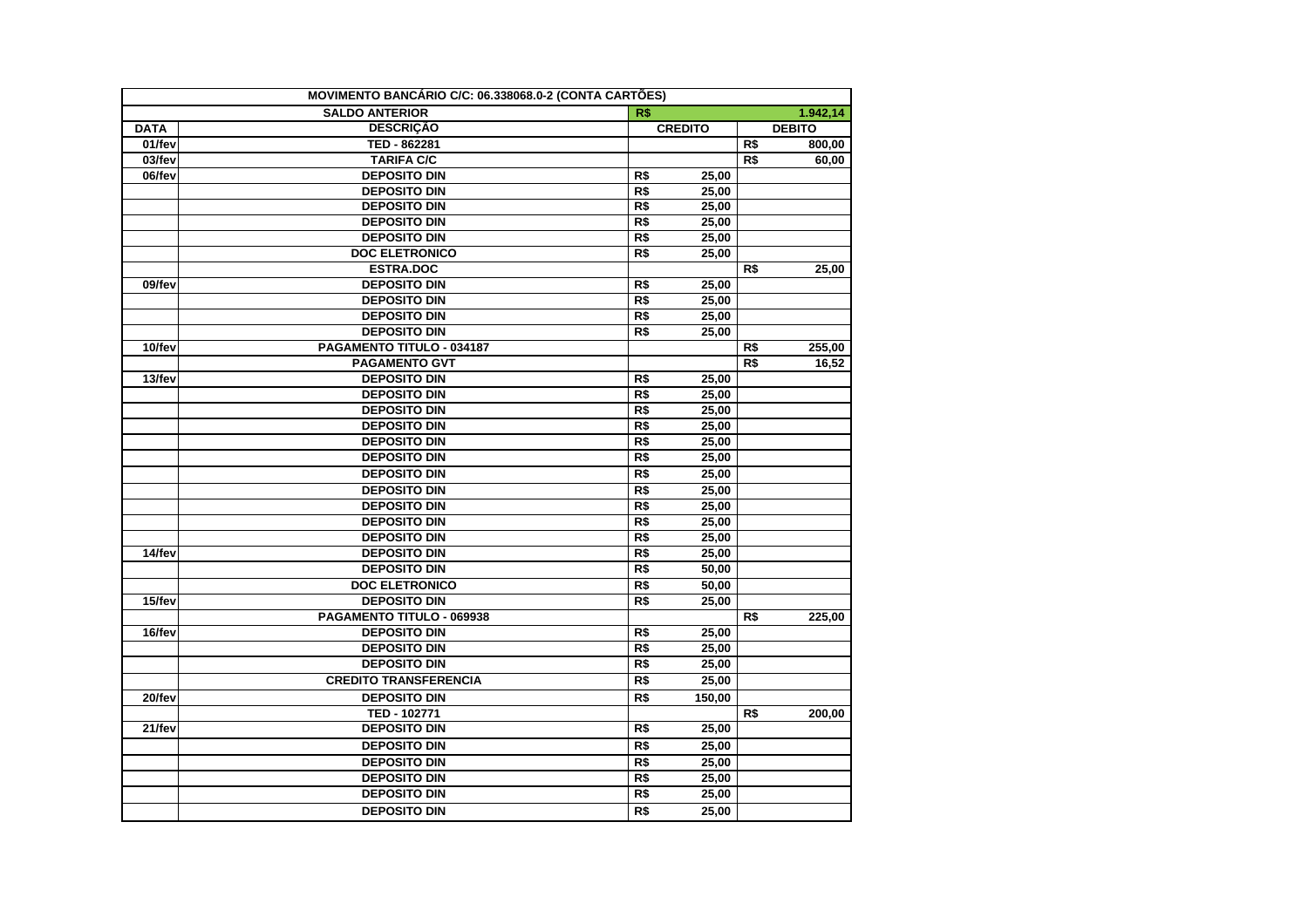|        | <b>DEPOSITO DIN</b>          | R\$ | 25,00    |     |          |
|--------|------------------------------|-----|----------|-----|----------|
| 22/fev | <b>DEPOSITO DIN</b>          | R\$ | 75,00    |     |          |
|        | <b>DEPOSITO DIN</b>          | R\$ | 25,00    |     |          |
|        | <b>CREDITO TRANSFERENCIA</b> | R\$ | 25,00    |     |          |
|        | <b>CREDITO TRANSFERENCIA</b> | R\$ | 25,00    |     |          |
|        | PAGAMENTO TITULO - 115767    |     |          | R\$ | 240,00   |
| 23/fev | <b>DEPOSITO DIN</b>          | R\$ | 50,00    |     |          |
|        | <b>CREDITO TRANSFERENCIA</b> | R\$ | 25,00    |     |          |
|        | <b>DEPOSITO DIN</b>          | R\$ | 25,00    |     |          |
| 24/fev | <b>DEPOSITO DIN</b>          | R\$ | 75,00    |     |          |
|        | <b>TARIFA DOC/TED</b>        |     |          | R\$ | 8,00     |
|        | TED - 139249                 |     |          | R\$ | 600.00   |
|        |                              |     |          |     |          |
|        |                              | R\$ | 1.425,00 | R\$ | 2.429,52 |

| -----<br>. S.P<br>. | D<br>n. |  |
|---------------------|---------|--|
|                     |         |  |